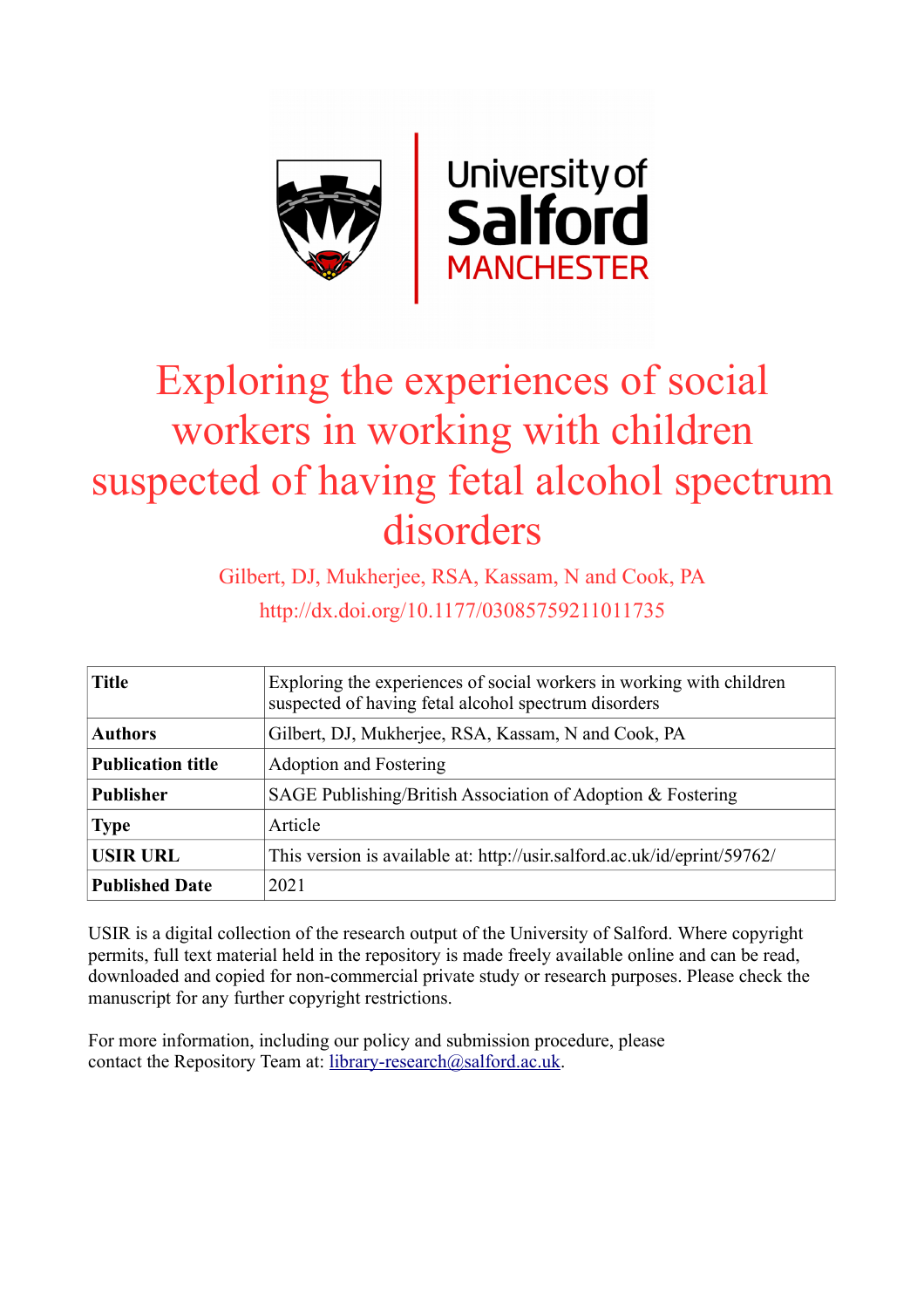Article

Exploring the experiences of social workers in working with children suspected to have fetal alcohol spectrum disorders

Adoption & Fostering 2021, Vol. 45(2) 155–172  $\circledcirc$  The Author(s) 2021  $\boxed{6}$   $\boxed{0}$ 

adoption fostering

Article reuse guidelines: [sagepub.com/journals-permissions](http://uk.sagepub.com/en-gb/journals-permissions) [DOI: 10.1177/03085759211011735](http://dx.doi.org/10.1177/03085759211011735) <journals.sagepub.com/home/aaf>



David J Gilbert

University of Salford, UK

# Raja AS Mukherjee

Surrey and Borders Partnership NHS Trust, UK

Nisha Kassam University of Salford, UK

Penny A Cook University of Salford, UK

## Abstract

Fetal alcohol spectrum disorder (FASD) is one outcome from prenatal alcohol exposure. Social workers are likely to encounter children with the condition, due to the greater likelihood of prenatal alcohol exposure among children in social services settings. This study explores the experiences of social workers in working with children suspected of having FASD and the support offered to social workers, the children and their families. Semi-structured interviews followed by qualitative framework analysis were conducted with seven child and family social workers along with one child protection solicitor who had experience of handling FASD cases. The two main themes that emerged from the data were a lack of knowledge about FASD and the paucity of diagnosis. Lack of knowledge among the social workers was linked to difficulty in managing children suspected to have the condition, feelings of frustration and normalisation of challenging behaviours. The paucity of diagnosis led to an under-emphasis of FASD in assessments, a dearth of specialist services and confusion about its specific effects in contexts of multiple substance misuse and

Corresponding author:

David J Gilbert, School of Health and Society, Allerton Building, University of Salford, Salford M6 6PU, UK. Email: [D.J.Gilbert@edu.salford.ac.uk](mailto:D.J.Gilbert@edu.salford.ac.uk)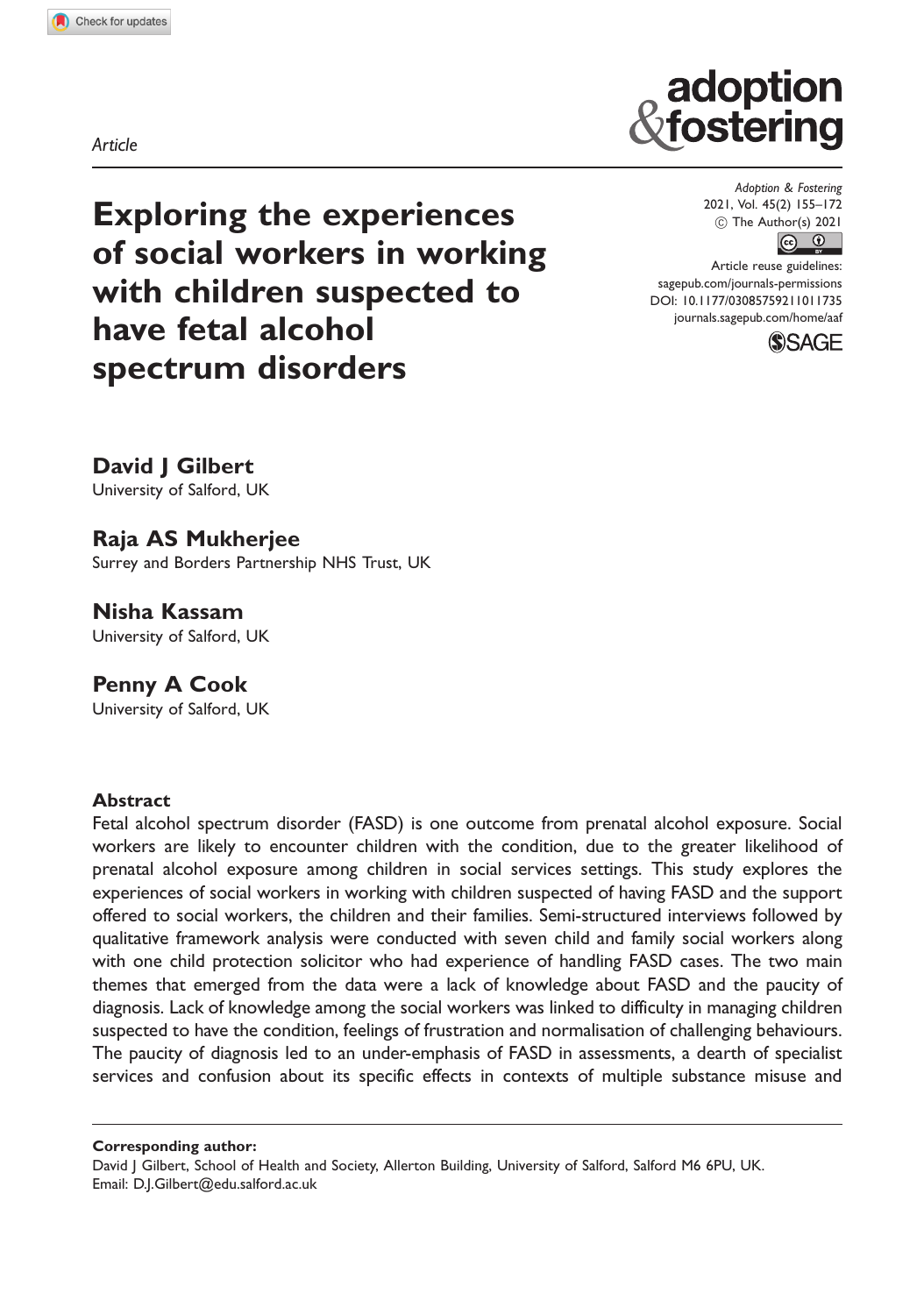harmful socio-environmental factors. The need for increased FASD awareness within social services and the development of FASD-targeted support for children and families is highlighted. Social workers would benefit from the inclusion of FASD-focused training in their curricula and professional development plans. Improving the diagnostic capacities of health institutions would address the paucity of diagnosis and raise the profile of FASD, especially in the social services setting.

#### Keywords

FASD, social workers, FASD services, children with FASD

## Introduction

Globally, the alcohol consumption rate during pregnancy is difficult to establish due to a lack of accurate records of drinking patterns, the inaccuracies in self-reports and the stigmatisation of what could be deemed as irresponsible behaviour (Derauf, Katz, and Easa, 2003; Wurst, et al., 2008). An estimate from a systematic review and meta-analysis by Popova and colleagues (2017) suggests that, globally, 10% of women consume alcohol when pregnant, while a recent survey put the prevalence at over 40% in the UK (O'Keeffe, et al., 2016). Prenatal alcohol consumption can result in fatal or adverse consequences for the unborn baby. Fetal alcohol spectrum disorder (FASD) is one such consequence, comprising a continuum of related disorders described in the Institute of Medicine guidelines as fetal alcohol syndrome (FAS), partial fetal alcohol syndrome (pFAS), alcohol-related neurodevelopmental disorder (ARND) and alcohol-related birth defects (ARBD) (Hoyme, et al., 2016). This list was subsequently simplified in the Canadian and Scottish guidance to just two categories: 'FASD with sentinel facial features' and 'FASD without sentinel facial features'.

Estimating the burden of FASD in terms of prevalence and economic and societal costs is confounded by diagnostic difficulties, lack of simplified and universal guidelines and the presence of co-morbidities, often resulting in mis/missed diagnosis (Mukherjee, et al., 2017). Nevertheless, a few studies have published prevalence and cost estimates in different settings. For instance, employing a systematic review, Lange and colleagues (2017) cited the FASD prevalence as seven per 1000 children and young people globally. The same study provided modelled estimates for countries that did not have prevalence data and put the UK rate at over 3% in children and young people. In a separate study that used a screening algorithm in a UK birth cohort, FASD screening prevalence was estimated to range between 6% and 17% (McQuire, et al., 2018). Cost estimates are equally varied; in Canada they range from between \$1 billion and \$3 billion annually while in the US, the range is between \$150 million and \$9 billion (Popova, et al., 2011; Popova, et al., 2016a). In the UK, evidence on the economic cost of FASD remains scarce, but it is reported to cost £3000 per week to support a child with FASD (All Party Parliamentary Group (APPG), 2015). Consequently, FASD should be recognised as a significant public health issue (Mukherjee, et al., 2017; Popova and Chambers, 2014).

FASD is associated with lifelong disabilities which, if unsupported, can lead to wider secondary consequences. Its management requires concerted effort by multi-disciplinary teams that include health professionals and allied health professionals as well as social services personnel who are involved in referring, managing and implementing interventions (British Medical Association (BMA), 2016). Gibbs and colleagues (2020) pointed out that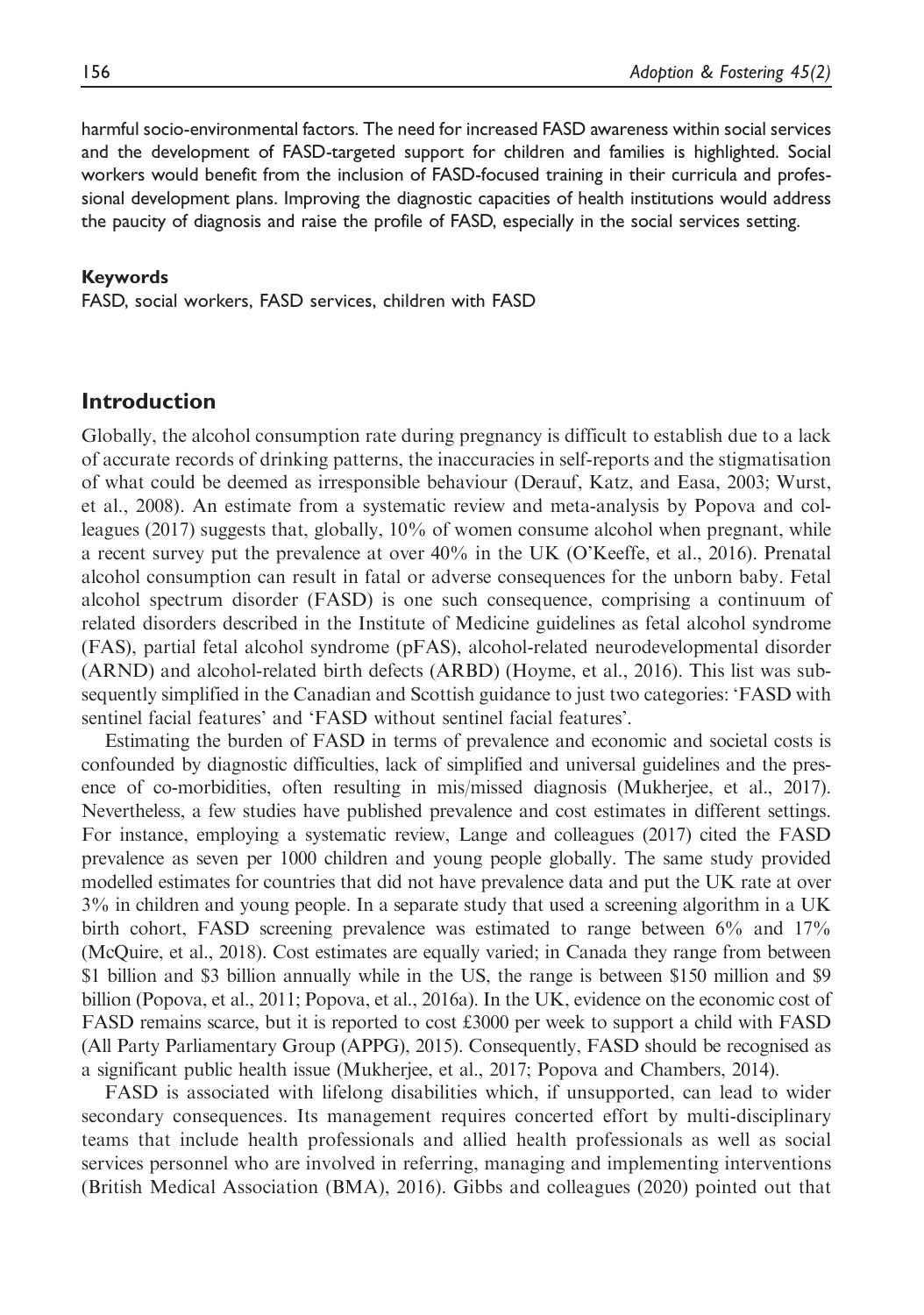social services are well positioned to work with children who have FASD because it is likely to be more common among the children of families known to social services due to their greater substance and alcohol misuse. This argument is supported by findings from a metaanalysis which demonstrated an overall global pooled FASD prevalence of nearly 17% for children in childcare settings (Lange, et al., 2013). Furthermore, in an audit of looked after children attending a community paediatric clinic in Peterborough, UK, 34% had a history of prenatal alcohol exposure (Gregory, Reddy and Young, 2015).

Systematic review evidence demonstrates that early and appropriate interventions result in improved outcomes for children with FASD (Carmichael-Olson, 2009; Fuchs, et al., 2010; Reid, et al., 2015). Other studies have indicated the potential for successful interventions that employ a multiple system approach, with the inclusion of social services alongside other health professionals (Pelech, Badry and Daoust, 2013; Petrenko, 2015). This suggests that social workers should be part of the multi-disciplinary team responsible for FASD management and need to be equipped to develop and provide requisite services. Possible interventions by social services include the provision of support, social care and advocacy (Bagley, 2019; Pei, et al., 2015). However, a growing body of literature has identified individual and systemic barriers to their development and implementation (Chamberlain, et al., 2017; Mukherjee, et al., 2015; Petrenko, et al., 2014; Ryan, Bonnett, and Gass, 2006).

A recent Scottish study of social workers with prior knowledge of FASD and working in an adoption team evidenced a lack of FASD awareness and uncertainty about the condition and that this limited the extent and variety of possible interventions (Gordon, 2019). In Scotland, there is a concerted national action on FASD using various approaches, including the national FAS surveillance programme covering diagnosis of fetal alcohol syndrome rather than the wider spectrum, the development of an FASD awareness toolkit, the development of guidance and the provision of continuous training and development for health professionals (Watts, 2015). Moreover, the body responsible for the development of national clinical guidelines (Scottish Intercollegiate Guidelines Network - SIGN) has issued FASD guidance that health service providers must follow (SIGN, 2019). At the time of writing, the equivalent body in England, the National Institute for Health and Care Excellence (NICE), has yet to issue any guidance, although it is expected shortly. Consequently, in England, there is no concerted national action and no published research that explores the experiences of social workers in working with children suspected to have FASD. This study therefore seeks to fill this void by conducting research in England that explores social workers' familiarity with FASD, including those with or without prior FASD knowledge or experience, and reviews the support offered to them and the families of children suspected of having the condition. The findings contribute to the body of knowledge around FASD and expand the evidence base within the English setting which, in comparison to Scotland, is less well established.

## **Methods**

## Research design

The research questions were:

• What are the experiences of social workers working with children suspected or diagnosed with FASD?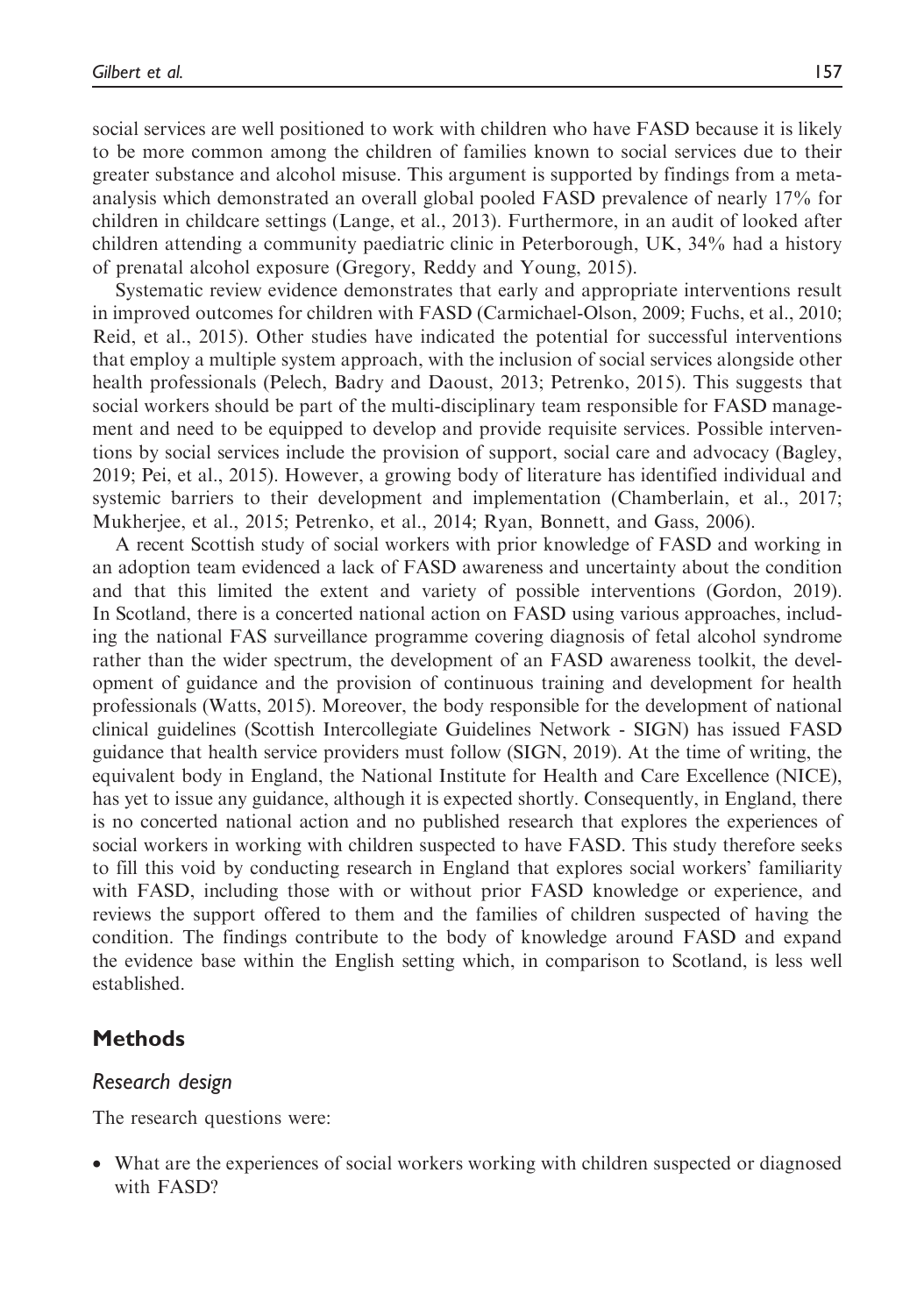• What is the support available to social workers and families with respect to FASD?

Due to the exploratory nature of the investigation, a qualitative research approach was employed as this is sensitive to context and facilitates the analysis of complex data (Pope and Mays, 1999).

## Sample description

Purposeful sampling where participants are selected based on their relevance to the research (Bowling, 2014) was used. A snowball approach was employed whereby two participants in the organisation acted as gatekeepers in that they helped the researchers gain access to others in different parts of the country (De Laine, 2000). They gave information sheets to potential participants who, if willing, gave permission for their details to be passed on to the research team.

The sample comprised seven child and family social workers and one child protection solicitor, all of whom practised in various parts of England, namely Sussex, Essex, Cambridgeshire and Greater Manchester. They came from a variety of different settings including child protection, child removal, court locality and looked after children teams. They all worked with children from homes characterised by histories of substance and alcohol misuse and other environments inauspicious for healthy child rearing. Social workers who had prior knowledge of FASD and had experience of working with children suspected to have it were recruited alongside those who had no such prior knowledge or experience. The social workers varied in the number of years of professional practice. Table 1 shows participant characteristics, including an assessment of their level of knowledge and experience and an explanation of how that assessment had been determined. The level of knowledge was ascertained by self-report from the participants during the recruitment phase and was further supplemented during the interviews. The level of experience was assessed from the interview data, based on whether the participant had ever worked directly with children diagnosed or suspected to have FASD. It will be seen that this information provides a useful context for interpreting the data.

## Data collection

Data were collected using semi-structured interviews with open-ended questions; telephone and face-to-face interviews were employed. The interviews were conducted in English and audiotaped. The average duration was 30 minutes and a reflective journal and postinterview sheet were maintained. Questions initially established the participants' experience of FASD and those with experience were asked for details of their work. For all participants, the interview explored their perception of the scale of the problem among looked after children and its impact on families. There were also questions on the support needs of social workers with regard to FASD.

## Data analysis

Framework analysis was used for data analysis (Gale, et al., 2013). This seeks to 'identify commonalities and differences in qualitative information before focusing on relationships between different parts of the data, thereby seeking to draw descriptive and/or explanatory conclusions clustered around themes' (Gale, et al., 2013:1). Recorded interviews were transcribed and initial codes generated. The transcripts were coded independently by two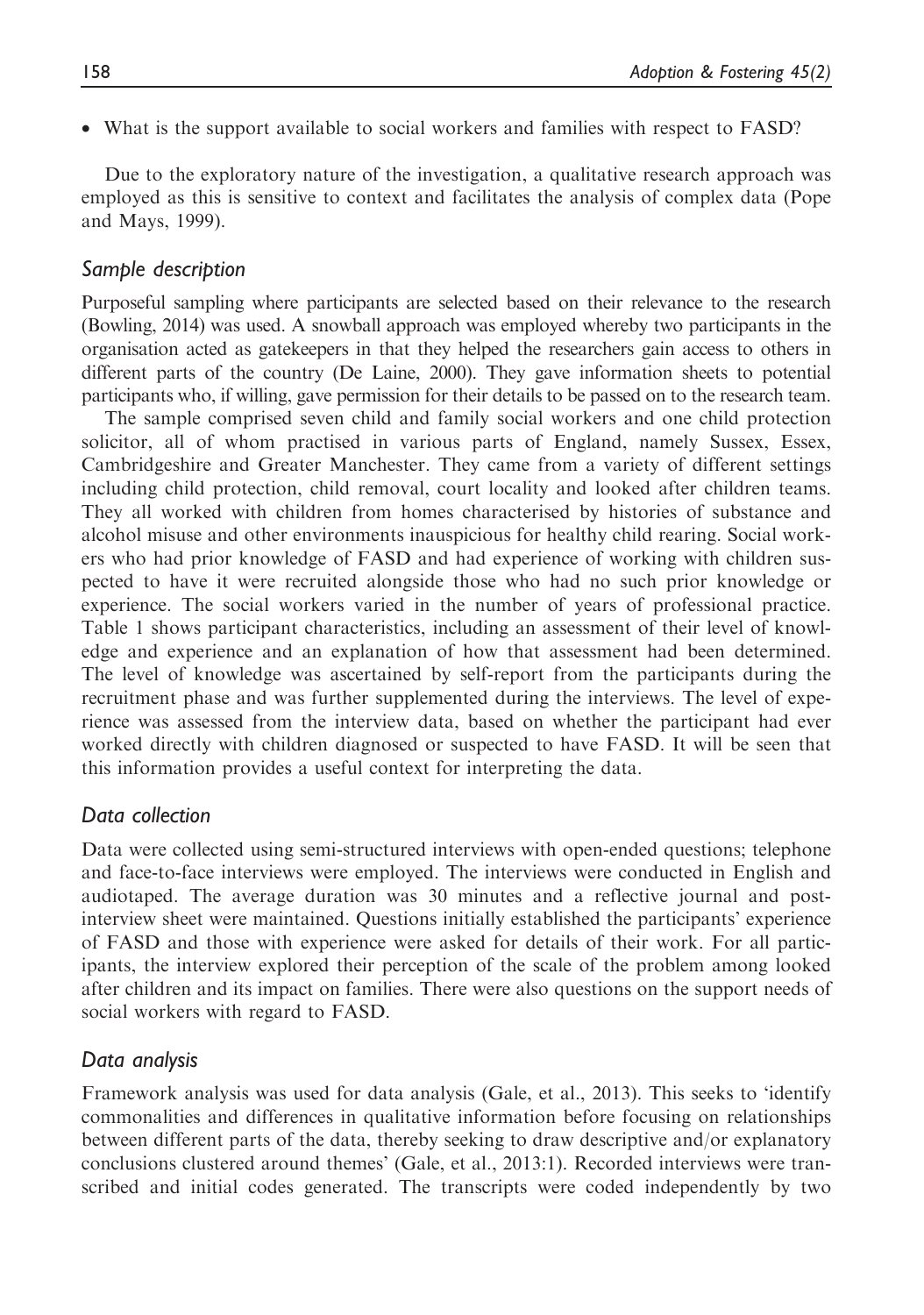Table 1. Characteristics of participants.

| Participant     | Gender        | Social services team/<br>description                                                            | Level of FASD experience/knowledge and evidence for this                                                                                                                                                                                                                                                                                |
|-----------------|---------------|-------------------------------------------------------------------------------------------------|-----------------------------------------------------------------------------------------------------------------------------------------------------------------------------------------------------------------------------------------------------------------------------------------------------------------------------------------|
| <b>SWI</b>      | Male          | Children social<br>worker in child<br>protection team                                           | Experience and good knowledge:<br>Gave detailed description about the features of FASD and charac-<br>teristics of children with FASD. Confirmed experience of working<br>with children suspected to have FASD and made referrals for<br>diagnosis. During member-checking, confirmed that knowledge<br>was through personal study.     |
| SW <sub>2</sub> | Male          | Children social<br>worker in child<br>protection team                                           | Experience and good knowledge:<br>Self-reported good knowledge of FASD and this was confirmed<br>during the interview. Detailed characteristics of children with<br>FASD and was aware of misdiagnosis of FASD.                                                                                                                         |
| SW <sub>3</sub> | Female        | Social worker in<br>child removal<br>team                                                       | Experience and good knowledge:<br>Knowledge of FASD came from personal study, because of need to<br>go to court with evidence to support child removal. Cases<br>included infants with FASD. Identified a physical feature ('thin lips')<br>as a characteristic of FASD. Did not evidence experience in<br>working with older children. |
| SW <sub>4</sub> | Female        | Social worker in<br>court locality<br>team                                                      | No direct experience and superficial knowledge:<br>Personal study of FASD. No direct experience working with the<br>children, but awareness of neglect of children by parents who<br>abuse substances.                                                                                                                                  |
| SW <sub>5</sub> | Male          | Social worker in<br>looked after<br>children's team                                             | Some experience and superficial knowledge:<br>Some experience of working with FASD. Superficial knowledge<br>including awareness of some characteristics such as challenging<br>behaviours. There was no confirmation of personal research.                                                                                             |
| SW <sub>6</sub> | <b>Female</b> | Children social<br>worker                                                                       | No direct experience and superficial knowledge:<br>Had worked in child protection team but had not directly worked<br>with any diagnosed child. Had reviewed cases involving children<br>with FASD.                                                                                                                                     |
| SW7             | Female        | Children social<br>worker in child<br>protection team                                           | No experience and lack of knowledge:<br>Confirmed experience in working with mothers who consumed<br>alcohol during their pregnancies. Mentioned that she had not<br>come in contact with FASD but did not rule out the possibility of<br>FASD.                                                                                         |
| <b>CPS</b>      | Male          | Child protection<br>solicitor working<br>with social work-<br>ers in child pro-<br>tection team | Good knowledge but no direct experience:<br>Did not work directly with children, therefore no experience.<br>Demonstrated knowledge of facts and characteristics of FASD<br>during interview.                                                                                                                                           |

researchers (DG and NK) who then met to achieve consensus on coding. Emerging themes were identified and indexed and overarching ones developed (Pope and Mays, 1999). No data analysis software was employed. The emerging results were then given to participants to check the interpretation of the data.

# **Ethics**

Ethical approval was obtained from the University of Salford Research Ethics Committee (reference number: HST1819-291).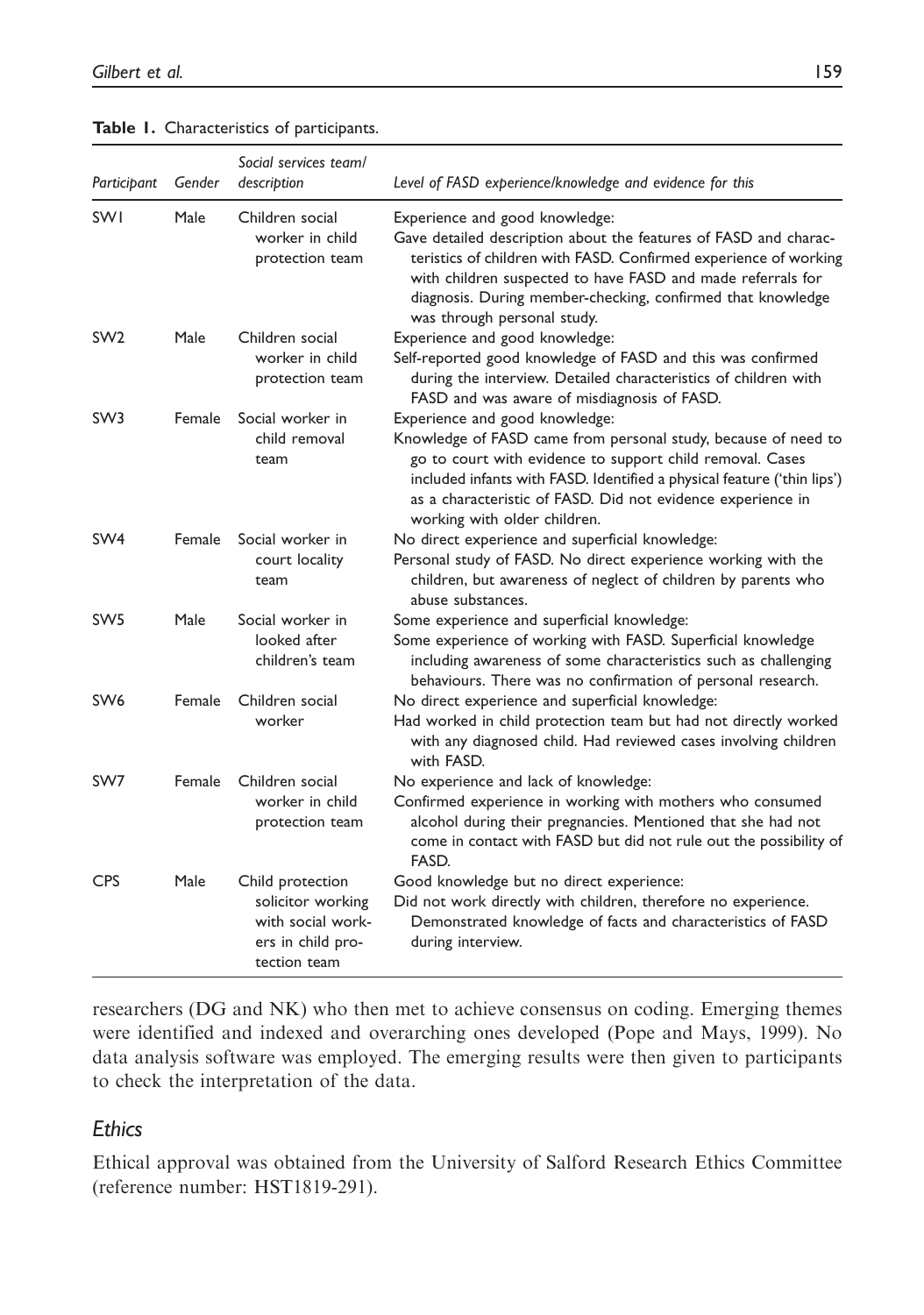# **Results**

The two overarching themes that emerged from the analysis were lack of knowledge on FASD and paucity of diagnosis. Lack of knowledge was associated with three sub-themes: difficulty in managing the children, feelings of frustration and normalisation of challenging behaviours, discussed below. The paucity of diagnosis was linked to under-emphasis of FASD, absence of FASD-targeted support, confusion about the impact of combined substance misuse and the significance of socio-environmental factors (see Figure 1).

# Lack of knowledge on FASD

Four participants – three social workers and the child protection solicitor – had a good knowledge of FASD in contrast to the other three whose understanding was minimal or at best superficial. Social workers who were well informed had made referrals for FASD diagnosis in the past and could describe the characteristics associated with the condition, suggest comorbidities, and identify resulting behavioural difficulties. Superficial knowledge was evidenced by an awareness that FASD was an outcome of alcohol consumption during pregnancy but an inability to give any more details. Those with knowledge also explained that their learning had not come from system-embedded and tailored professional training but from personal and individual research:

But I think maybe in hospital, maybe they have a support system. I wouldn't know but for me as a social worker, as in the term FASD, yeah, is a term that I have had to research myself when



Figure 1: Spider diagram showing themes and their interconnections. Note: Arrow head points in the direction of linked subtheme(s)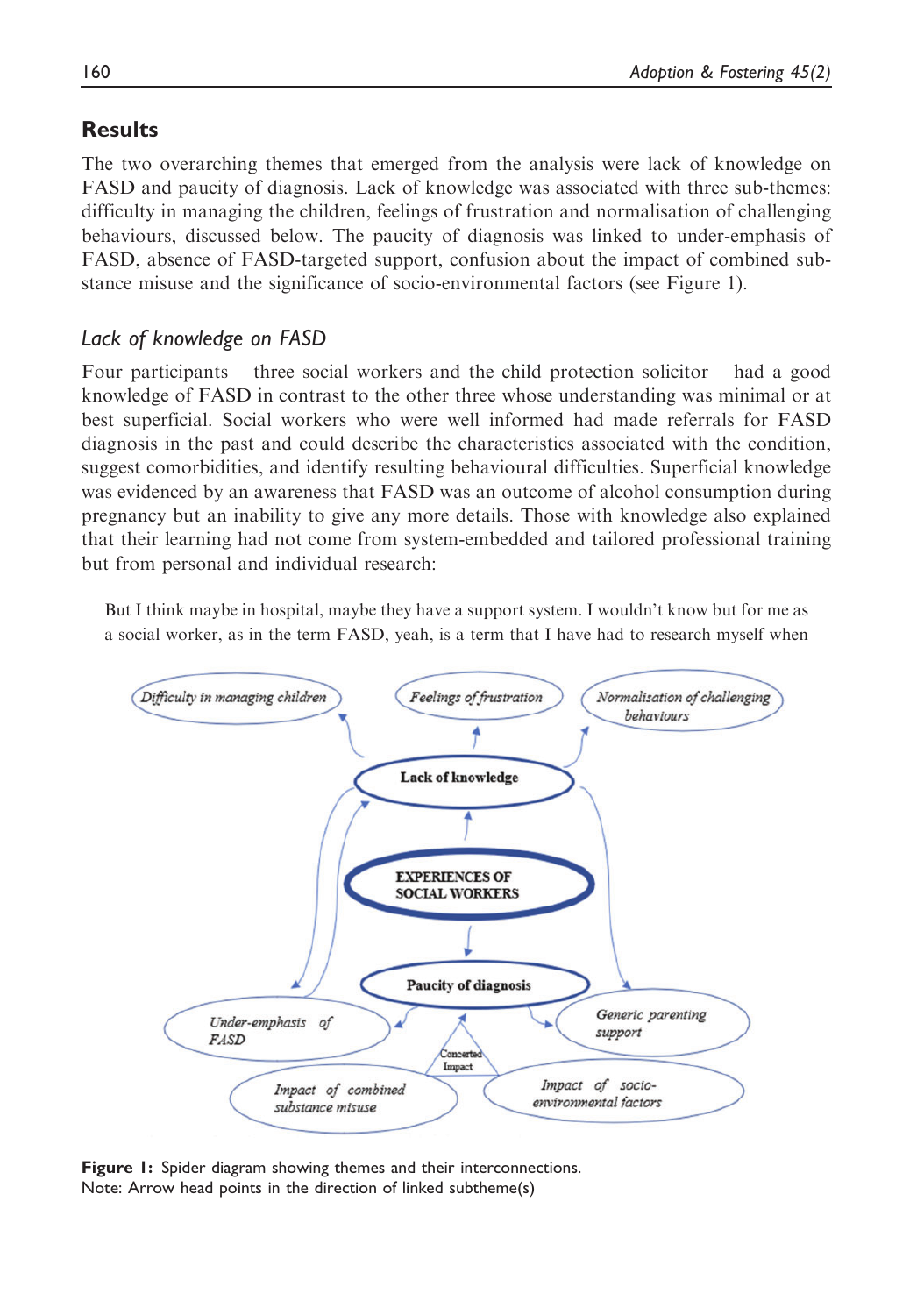writing reports for the court [pause] and how that FASD impacts on a child to evidence what it is I have put into the court. (SW3)

Some participants confirmed that they had not had training specific to FASD but had attended substance misuse training where it was mentioned:

Yeah, sorry. I know it's been explored. Erm, I have trained on it where we've had training around substance and alcohol misuse. I've never actually had any kind of training that's just focused on fetal alcohol syndrome. Always seen as part of other trainings. (SW6)

I mean there's a recent training on the impact that alcohol has on children that I want to go on. I don't know if specifically, if it is focused on fetal alcohol syndrome or...I don't think there's a specific module or specifics on just fetal alcohol syndrome. I don't think there is... no. (SW7)

It was noteworthy that the participants who had good knowledge mostly came from the child protection team. This is because they have responsibility for providing evidence on the damage caused by parental substance misuse to courts considering whether to remove children from abusive parents. Despite the lack of FASD-specific training, these social workers had independently studied the effects of alcohol use by pregnant mothers and knew about FASD as a possible outcome.

Overall, three subthemes were extracted from the overarching lack of knowledge theme: difficulty in managing the children, feelings of frustration and normalisation of challenging behaviours.

Difficulty in managing the children. Related to the lack of knowledge just described, social workers reported difficulty in managing and supporting children suspected to have FASD. This was exclusively raised in relation to challenging behaviour. For example, this quotation from SW5 refers to children who had not received any diagnosis but were suspected of having the condition and displayed impulsive behaviours:

I can't say either way, whether the behaviour is linked to the fetal alcohol syndrome, but that their behaviour is quite ... very impulsive. It can be quite aggressive and, erm, quite erratic that they, erm, the children I'm thinking of who have gone to ... are suspected of having fetal alcohol syndrome are quite challenging. Their behaviours are challenging in school and at home as well. (SW5)

Another participant mentioned that several strategies had been attempted by schoolteachers to manage the child's difficult behaviour but to no avail. But there was a noticeable lack of clarity about the interventions described and the behavioural problems in school tended to include a plethora of difficulties, such as aggression and difficulty in making friends:

So, some behavioural problems in schools, and the teachers trying to put interventions in place but also finding it very difficult to support them. (SW2)

The social workers acknowledged that their own lack of knowledge was a source of stress. For example, one who demonstrated good knowledge of FASD reported feelings of insufficient empowerment to manage children suspected of having the condition. There was an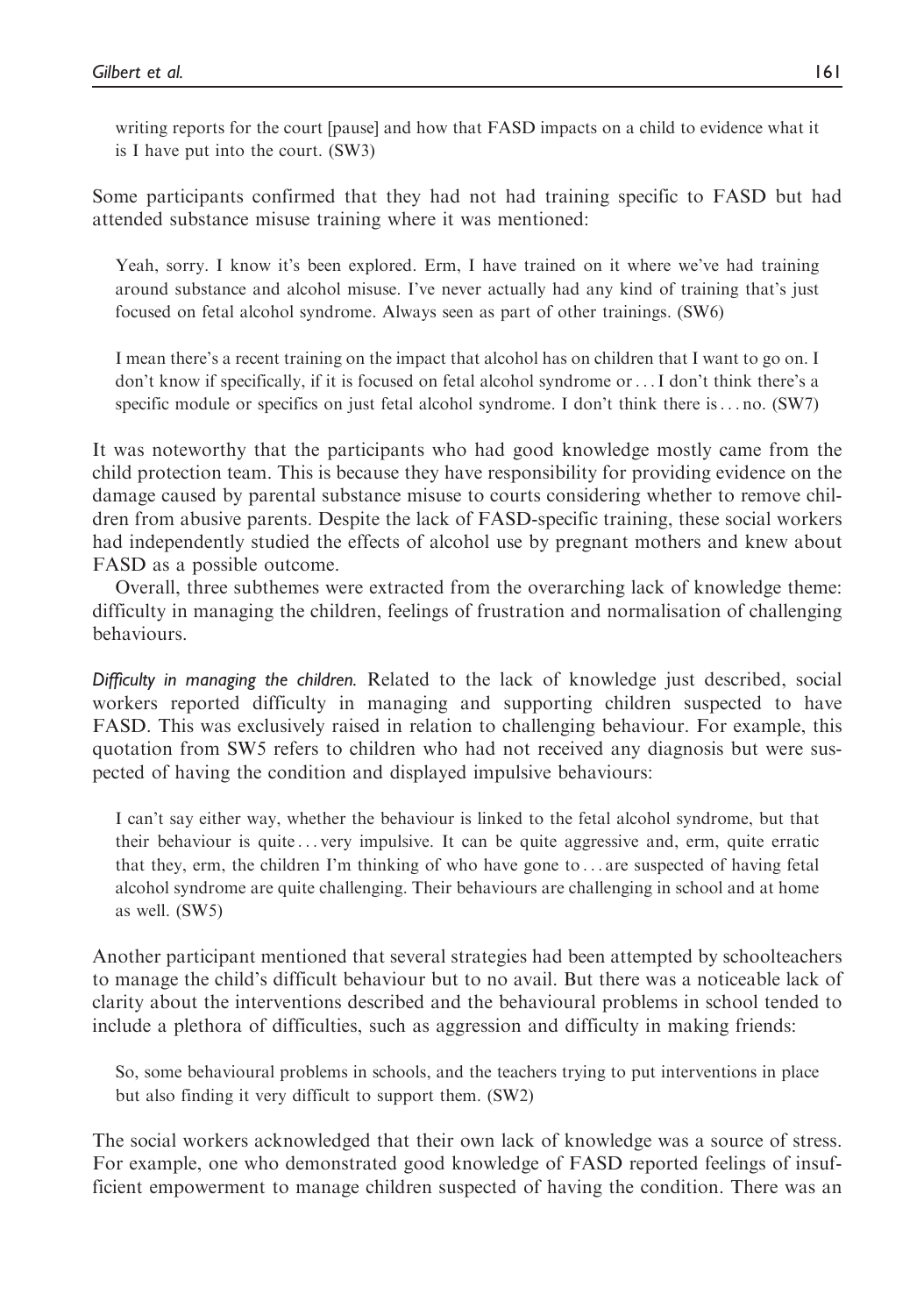absence of support on how to cope in difficult situations that resulted in feelings of incapability:

You feel, to the professionals, you feel ill-equipped to deal with this, and you also feel disempowered because you are dealing with something you may not know how to deal with and where else to go to have proper support. In a nutshell, that's all I could say. (SW2)

Feelings of frustration. Participants relayed widespread feelings of frustration among the children, their families and professionals. They also explained that children were badly affected by this due to the inability of parents and professionals to understand their needs:

And there has been a lot of confusion and misunderstanding by teachers, by parents...so the adoptive parents will then have to struggle, in the challenges they face day to day without understanding why the child is behaving in a certain way, which also results in a lot of frustration on the side of the child. Because they are trying to communicate something that nobody really knows why they are behaving the way they are really behaving. (SW2)

...I could say, it is frustrating for a person, to the families, and it is also depressing and frustrating to the child. (SW2)

Previous literature shows that after 'fighting hard' to get a diagnosis for their children, parents face the further challenge to identify and obtain the right support and/or services (Salmon, 2008). This is undoubtedly a major source of frustration for families and compounds other difficulties such as children's poor behaviour, as described below:

So, behaviours, they can have some erratic behaviours, yeah, you know, and they can be very abusive and at times aggressive. They can do some self-harming, you know, once they are [pause] ...that's why I say managing their emotion can be difficult that they can start using sharp objects to self-harm. (SW1)

Normalisation of challenging behaviours. In general, social workers attributed children's challenging behaviours to being 'the norm' for looked after children rather than being specific to FASD. For example, one social worker, when being asked if she found it difficult working with children suspected to have FASD, described how social workers have learned to accommodate children's challenging behaviour because it is 'normal' for that population:

Erm, I think it is [pause] that was the majority of the cases when I was in child protection. Yeah. That I think that's the norm isn't it? There are those kinds of issues which are the norm that you deal with. Yeah. Okay. So, you learn ... it's not... if that makes sense because it becomes the norm of the behaviours that you kind of...those experiences that you have to try and understand. (SW6)

Another participant highlighted the children's behaviour as 'the same' across the caseload:

However, these other characteristics, which is very amazing like I have said, they are the same. They like telling stories, they erm, erm, have difficulty in managing their emotions. So, and they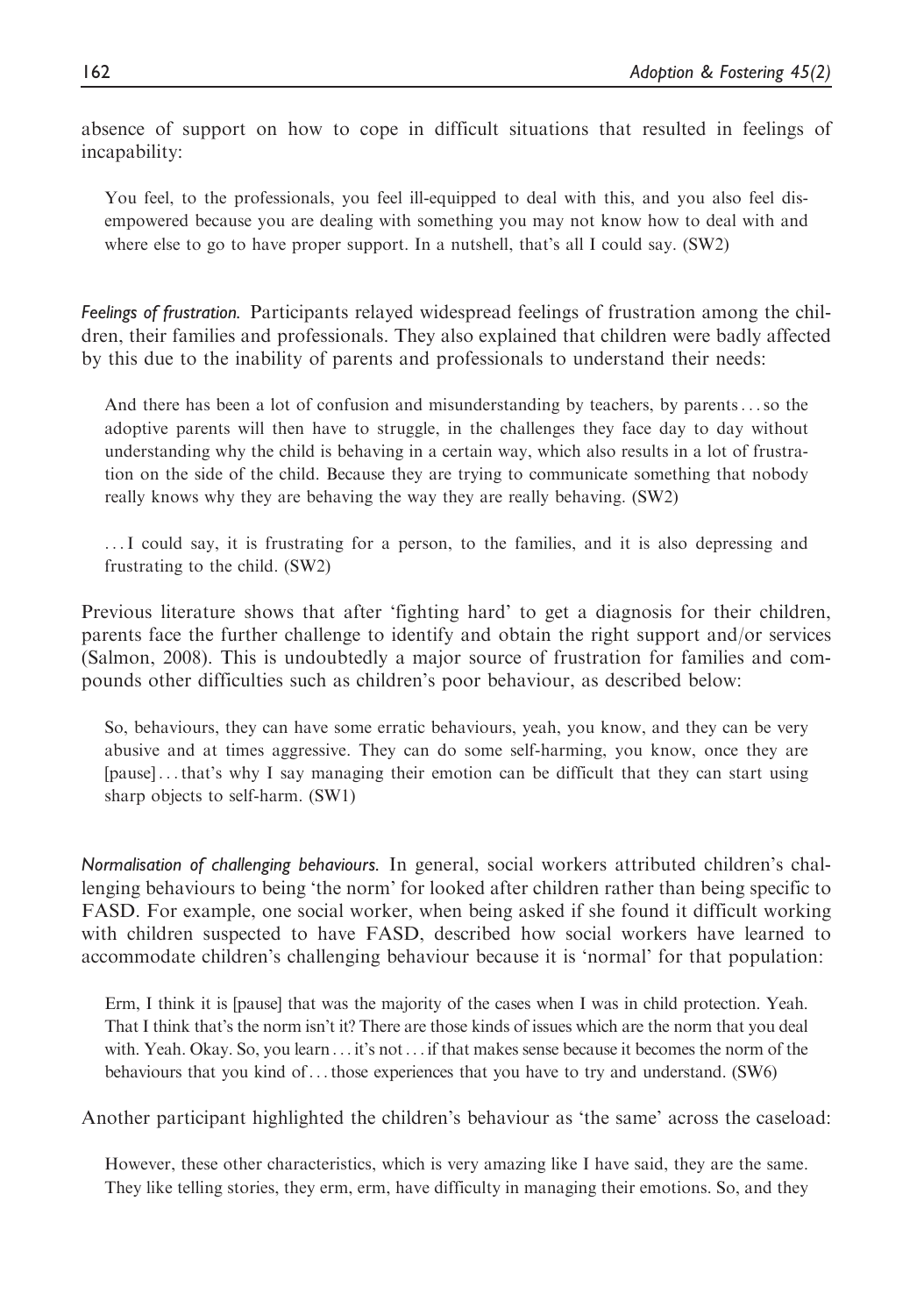are insecure. You know, they, they [pause] ... it takes a long time for, for you to develop trust with them. So, and they sometimes have memory loss, one way or the other and they can be aggressive, either verbally or physically. (SW1)

It was noteworthy that in all interviews, none of the participants identified organic brain damage as a potential reason for the behaviour difficulties they witnessed in the children, in contrast to frequent references to other possible causes such as exposure to harmful environments. This finding further underlines the observation about the general lack of knowledge about FASD among the social workers, since an aware practitioner would be more likely to probe the cause of a child's difficulties and, if found to be due to FASD, provide suitable management strategies.

## Paucity of diagnosis

All participants reiterated the difficulty in accessing diagnosis for children suspected to have FASD. While some mentioned delays, others mentioned virtual impossibility. The general theme of paucity of diagnosis generated four subthemes: under-emphasis of FASD, absence of FASD-targeted support, the impact of combined substance misuse and the impact of socio-environmental factors.

When children do receive a diagnosis, it is usually only after delays:

But from my experience, the first problem that I've come across is erm, is sometimes, it does take time for diagnosis to come through. Erm, it is difficult to, for mental health professionals to properly come up with the diagnosis for some of the children I have come across who received the diagnosis eventually. (SW2)

Another participant who demonstrated a good knowledge of FASD affirmed that he had never received a diagnosis for the children with whom he worked but was able, in conjunction with other professionals, to conclude that the characteristics displayed by the child indicated FASD:

But one thing I must assure you is, as I said, I have never quite come across a child that has been diagnosed with that. But the symptoms, from what I have read and what we have agreed with the other professionals, we seem to share the same idea that it is this type of condition. (SW1)

Globally and in the UK, the dearth of diagnoses is a result of missed and incorrect diagnosis, sketchy histories of maternal alcohol consumption and the presence of comorbidities (Chasnoff, Wells and King, 2015; Mukherjee, et al., 2017), compounded by a lack of awareness of the condition among professional groups (Mukherjee, et al., 2015). The cooccurrence of other neurodevelopmental conditions often masks the presence of FASD (Popova, et al., 2016b), as in this study where participants were aware of cases where a child was suspected to have it, but other diagnoses such as attention deficit hyperactivity disorder (ADHD) were more likely to be given:

So, some of them will end up having diagnosis of things like social anxiety and some other disorders, some other neurodevelopmental disorders that tend to be, if I may use the word comorbidity, which comes along with many combinations of disorders in giving that diagnosis at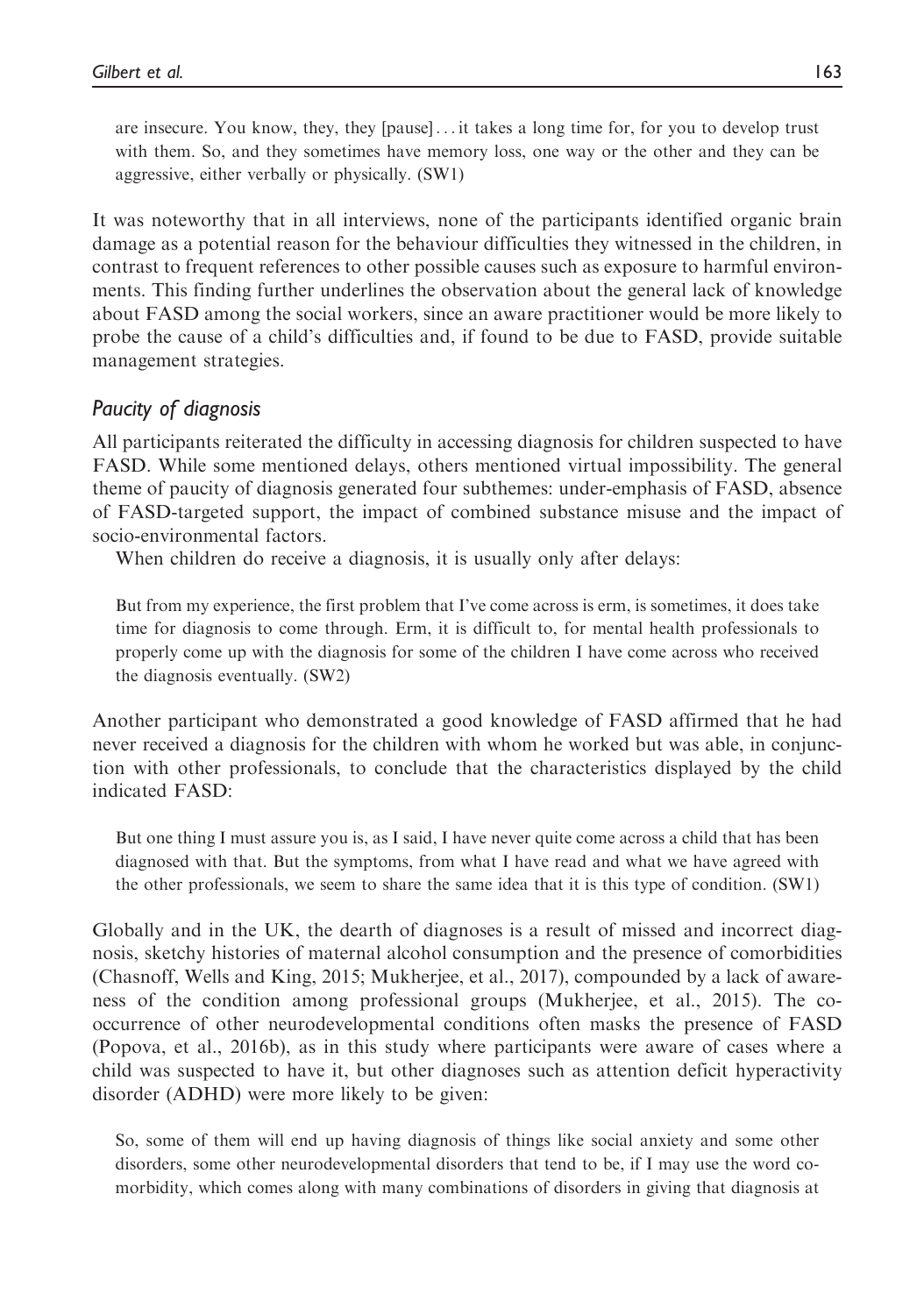the same time. So, we have FASD, we have diagnosis of ADHD, and some of them may also be in the spectrum, have diagnosis of ASD, and then they could be medicated for a different sample. (SW2)

It was noteworthy that participants with prior knowledge of FASD mentioned that on suspicion of it, they had made referrals for diagnosis and finally had managed to get one:

And we've made referrals to erm, general practitioners and other professionals to undertake some assessments to check whether this is the condition. (SW1)

... and then, after we have tried to do that internally, we then outsource, which will involve things like you know, making referrals to specialist services. (SW2)

Under-emphasis of FASD. Participants consistently reported that both during social work training, and when probing children's challenging behaviour, attention is routinely diverted to other neurodevelopmental disorders. One participant mentioned that FASD is 'neglected' within social services even though it is commonly encountered:

It's a condition or a disorder, erm, that seems to erm, that seems to [pause], if I can use the word neglected, might be an understatement. But it is a disorder that has not had a lot attention especially the social services. It is a disorder that is common, but it has not had special, proper attention. (SW2)

This lack of attention is further reflected in lack of knowledge about FASD in contrast to, for example, ADHD. Two participants mentioned that throughout their careers, FASD had never been a subject of focus:

Because I mean ...I have been with the [unclear] for three years now and we usually have what we call e-learning where they advertise all the trainings that are for [unclear]. They are free training. I haven't seen any training on you know, fetal alcohol syndrome. (SW4)

In all the three places, I have not really come across a special attention. I mean I could tell what it is for a child with ADHD, two years old, I could say from the top of my head [pause] you know, all the services, all the interventions but not for, with this disorder. (SW2)

One social worker gave an example relating to a child without a diagnosis:

Erm, I know, erm, professionals seem quite willing to blame any behaviour or any actions on all levels because of, uh, fetal alcohol, despite the fact that there is no, there's been no [pause] diagnosis. He's just been suspected. (SW5)

The above quotation illustrates that even when FASD is suspected, unless there is a formal diagnosis there can be reluctance by professionals to air the suspicion. The phrase 'seems quite willing to...' implies a criticism of those attributing problems to undiagnosed FASD.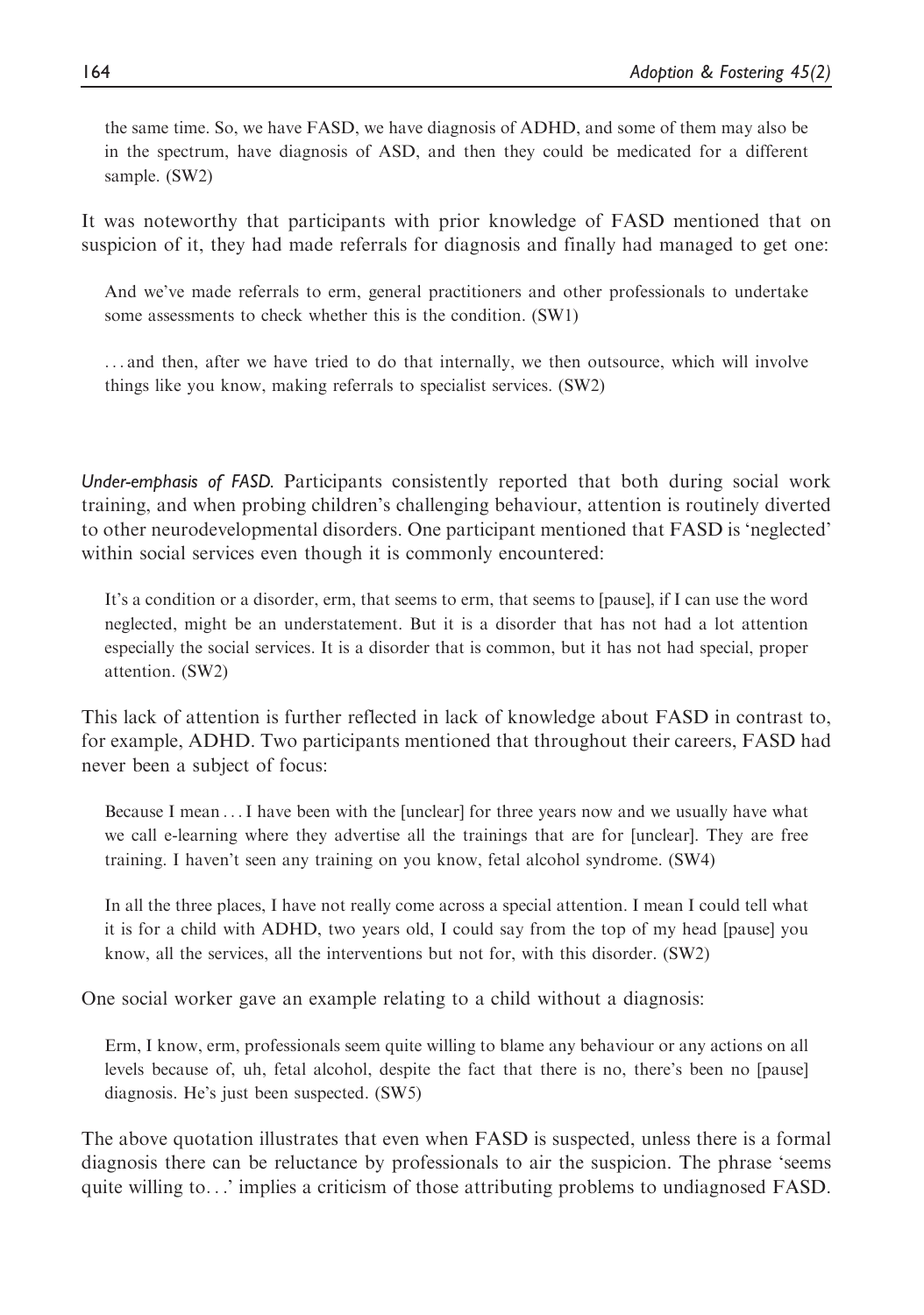Absence of FASD-targeted support. The participants consistently confirmed that the support offered to families with children suspected to have FASD was generic and not targeted to the condition. The generic support ranged from parenting skills and effectiveness training and drug awareness support without any specific intervention for FASD:

Majority of the support to start with, is generic, erm, parenthood support. It is a generic parenthood support, is a kind of routine structure, boundaries, and ...(SW2)

The child protection solicitor said that no additional or targeted support is routinely offered to children who are diagnosed with FASD; instead, they are likely to be classified under different special needs categories which inadvertently sidelines any consideration of FASD:

No, no specific targeted support because, like I said, they will come under any umbrella of specific needs. There is no additional support that is given to a child that is suffering from that syndrome. (CPS)

However, one participant did describe a generic intervention that involved strengthening the families' support networks and was routinely offered to families affected by FASD in order to provide respite:

And part of our intervention is what we call family conferences. Using this approach, we are trying to bring along some support network. A stronger support network is possible which includes family and friends and providing respite first of all. Because some of the parents will be struggling on their own, so we strengthen the support network. When we strengthen the support networks, then that helps; you know, these parents have [pause] you know, respite. You know the children are supported by different people, yeah. (SW2)

Impact of combined substance misuse. It was common for participants to mention the use of other drugs, whether stimulants and/or depressants, in combination with alcohol by parents of children suspected to have FASD. They often found that the fetus had been exposed to a variety of harmful substances:

Erm, the case is, I probably would have come across, but I can't specifically remember if it is specific alcohol misuse. It's always a combination of drugs and alcohol. (CPS)

This boy, erm, from the historical background, before he went into care, his mum was abusing alcohol and other drugs. (SW1)

In some cases, social workers pinpointed a specific drug misused by the pregnant mother in conjunction with alcohol. Social worker SW3 mentioned heroin:

So, she had, they were issues around the [pause] between her and the partner, the father of the baby, and then issues to do with alcohol and substance misuse. She was using heroin throughout her pregnancy. (SW3)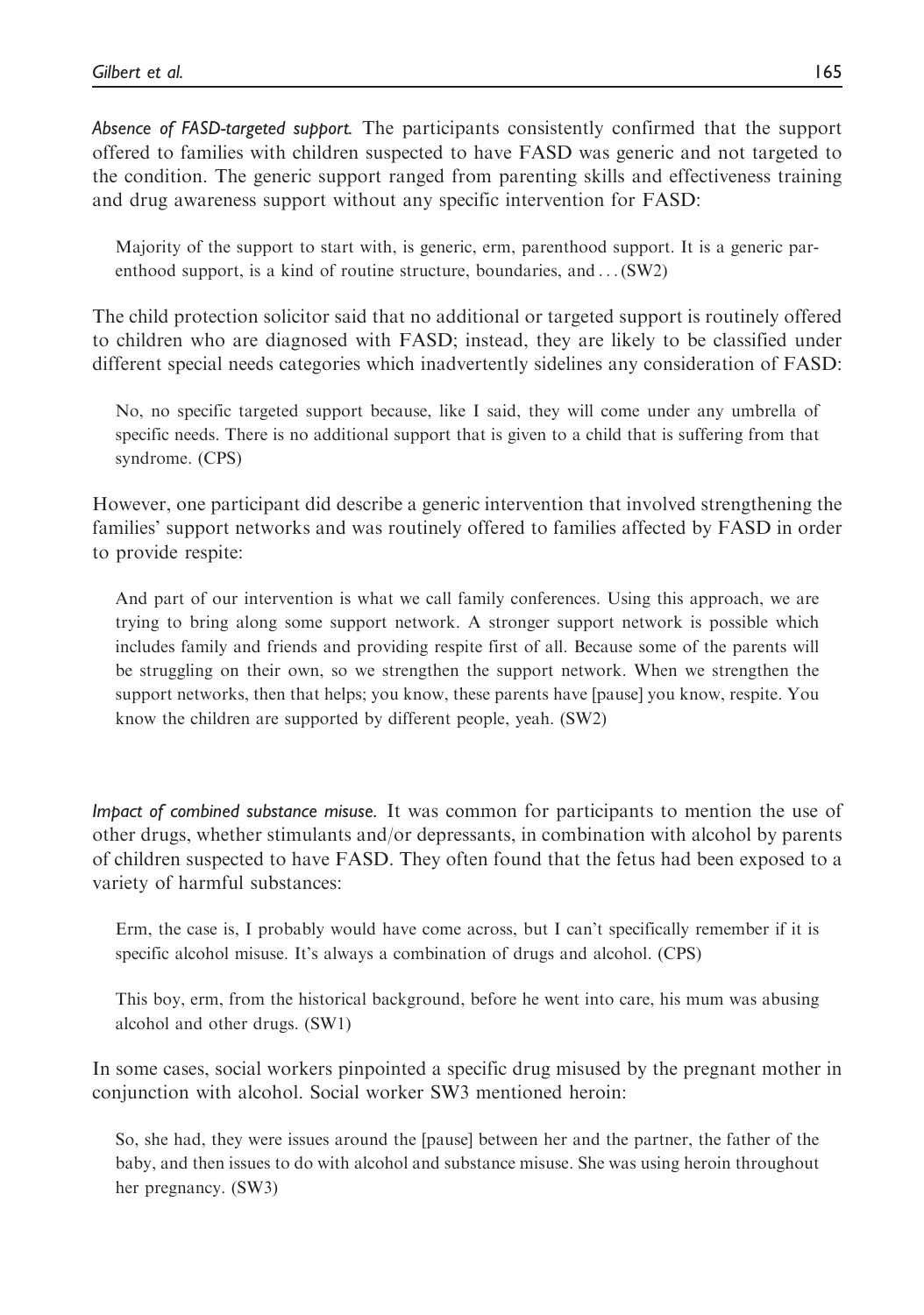These observations confirm findings that demonstrate the frequent combination of alcohol and other drugs during pregnancy (Sherwood, et al., 1999) and how this leads to underemphasis of the role of alcohol while at the same time complicating the chances of obtaining a diagnosis. This becomes more complicated when mothers' misuse of alcohol and other substances continues producing other reasons for social services to get involved. For example:

...But I have worked with children who come from homes where the parents, due to their problematic use of alcohol and substances, they are not able to care for these children resulting in their needs not met. And the local authority getting involved to make sure that these children's need are met. (SW4)

Impact of socio-environmental factors. The social workers catalogued neglect, physical abuse and violence as typical features of the environments in which many children suspected of having FASD have been exposed. This can be seen in the quotation of a social worker who tries to describe the circumstance around the first time she had to remove a child from the biological parent:

The first parent [pause], the issue was abusing alcohol and drugs, and a lot of domestic abuse and violence. (SW3)

SW6 also mentions that the background of a child suspected of having FASD was characterised by a nexus of issues, ranging from domestic abuse to poor mental health, which affected the child's behaviour. The social worker thought that behavioural problems may have been due to the interplay of these factors:

The behaviours that you saw were kind of a mix of issues because it may not have always been an issue. There may have been domestic abuse as well, and mental health. (SW6)

It is noteworthy that SW6 had a self-declared lack of knowledge about FASD, despite reviewing cases of a child likely to be affected. Another participant relayed that neglect was rife in a case she handled because both parents spent all of their income on their drug habit:

The parents, both parents, they were addicts of crack cocaine and heroin and that, [the children] were six and ten years old. But the impact on that one, on those children was neglect. The parents neglected their children's need because all they were doing with their money was, you know, funding their misuse – substance misuse – and neglecting the children. (SW3)

The complex nature of the children's backgrounds and the dearth of authoritative research make it difficult to disentangle the specific effects of FASD and develop effective services.

# **Discussion**

This is the first study to explore the experiences of social workers working with children suspected of having FASD in England. Our findings show a lack of knowledge about FASD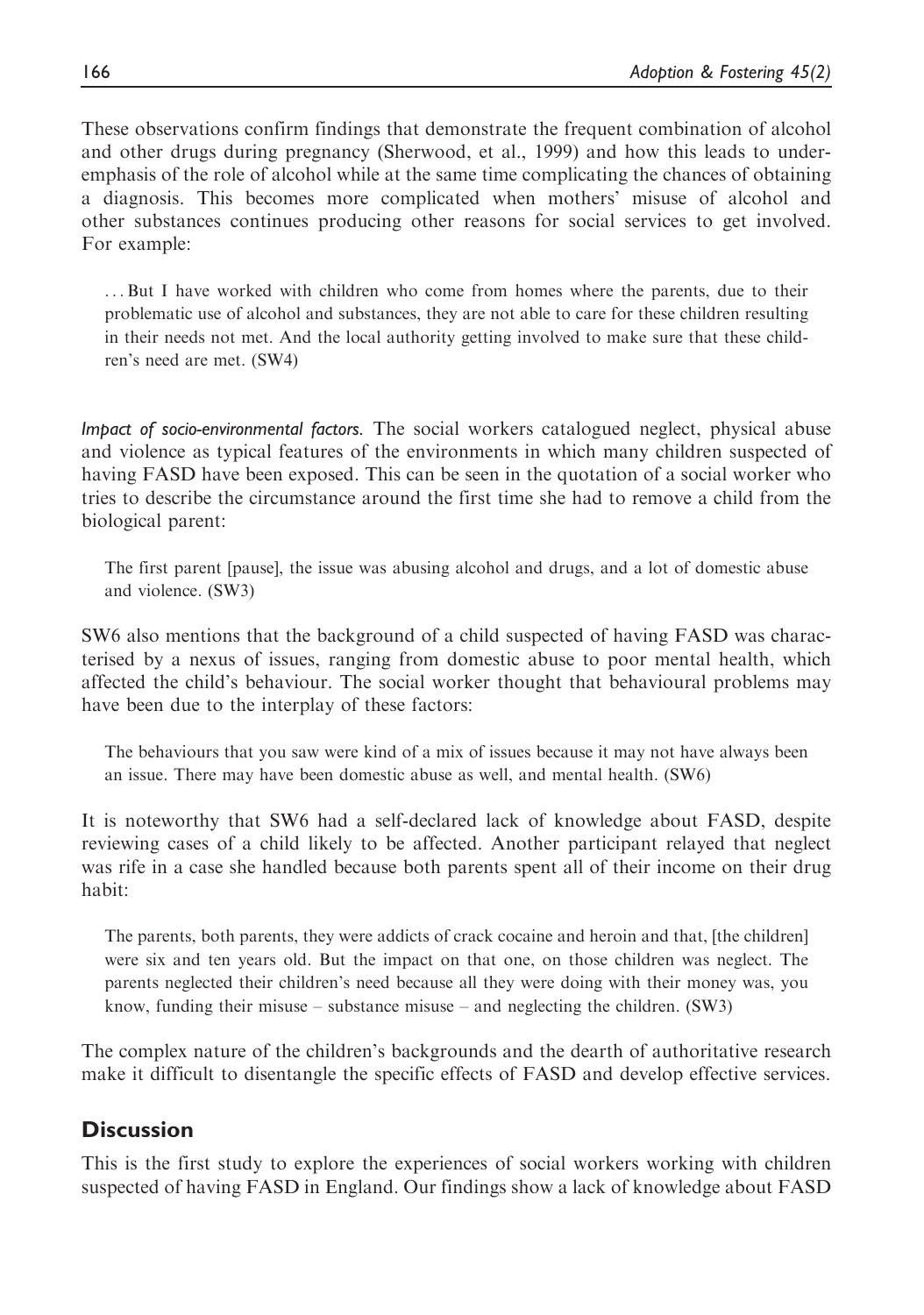among social workers and a paucity of FASD diagnoses. The only other UK study was based in Scotland (Gordon, 2019), a country that is more developed in terms of diagnosis and support for FASD. In Gordon's (2019) study social workers were working with a significant number of diagnosed children but while they had more knowledge than their English counterparts, Scottish social workers still reported limited knowledge and uncertainty in working with affected children. This finding is consistent with studies undertaken throughout the world (Gahagan, et al., 2006; Gardner, 2000; Mukherjee, et al., 2015; Mukherjee, 2019). For instance, in New Zealand, mothers of children with FASD provided professionals with information because the professionals knew so little about FASD (Salmon, 2008). May and colleagues (2018) in the US also express concern about this situation as FASD has a higher prevalence there than other neurodevelopmental conditions such as autism.

The social workers in this study who had good knowledge of FASD had independently researched the subject, reflecting proactivity despite the absence of system-embedded training. However, others, including one who had reviewed cases of children with FASD, only had a poor understanding. What is important here is that while this lack of knowledge could be excused in those who do not work directly with children, it does mean that FASD is unlikely to be a consideration when supporting parents, which may significantly impact the children with FASD. This lack of FASD-tailored training for professionals is common in other countries (Elliott, et al., 2006; Gibbs and Sherwood, 2017) and may be due to several reasons: insufficient evidence to prove the burden of FASD, diagnostic difficulties and the absence of universally agreed evidence-based interventions (Mukherjee, et al., 2015). The inclusion of FASD in social work training schedules, therefore, could prove useful in reducing the risk of ongoing harm to the children, lowering some of the costs associated with FASD through providing appropriate support and informing practices that dissuade drinking in pregnancy, especially if substance misuse specialists were assigned to mothers with a risk of alcohol misuse.

As was found in this research, several studies report that children with FASD present challenging behaviour and are difficult to manage (Salmon, 2008; Streissguth, et al., 2004). The difficulties these create and the feelings of frustration among the social workers could be reduced by developing guidelines for the management of FASD. Such guidelines could not only inform practitioners about best practices, but also alert them to possible brain damage as a cause of behavioural and social problems (Streissguth, et al., 2004).

Several studies evidence that parents of children with FASD require and want support regarding their children with FASD (Chamberlain, et al., 2017; Hall and Graff, 2011; Ospina and Dennett, 2013). However, the present study found that the only parenting support offered was generic, which is inadequate for children with FASD as they require different parenting strategies to typically developing children (Paley and O'Connor, 2009; Rutman and van Bibber, 2010). As family support networks and non-pharmacological treatments are recommended for families of children with neurodevelopmental disorders (Hall and Graff, 2011; Young, et al., 2016), it would be beneficial if individuals within these networks were FASD aware as it would improve the efficacy of the support the children receive.

The association between parental substance abuse and removal of children from the care of biological parents is well recognised (Besinger, et al., 1999; Burd, et al., 2011; Gregory, Reddy and Young, 2015; Selwyn and Wijedesa, 2011) and this relationship was found in this study. Given the high prevalence of FASD among looked after children, it might have been expected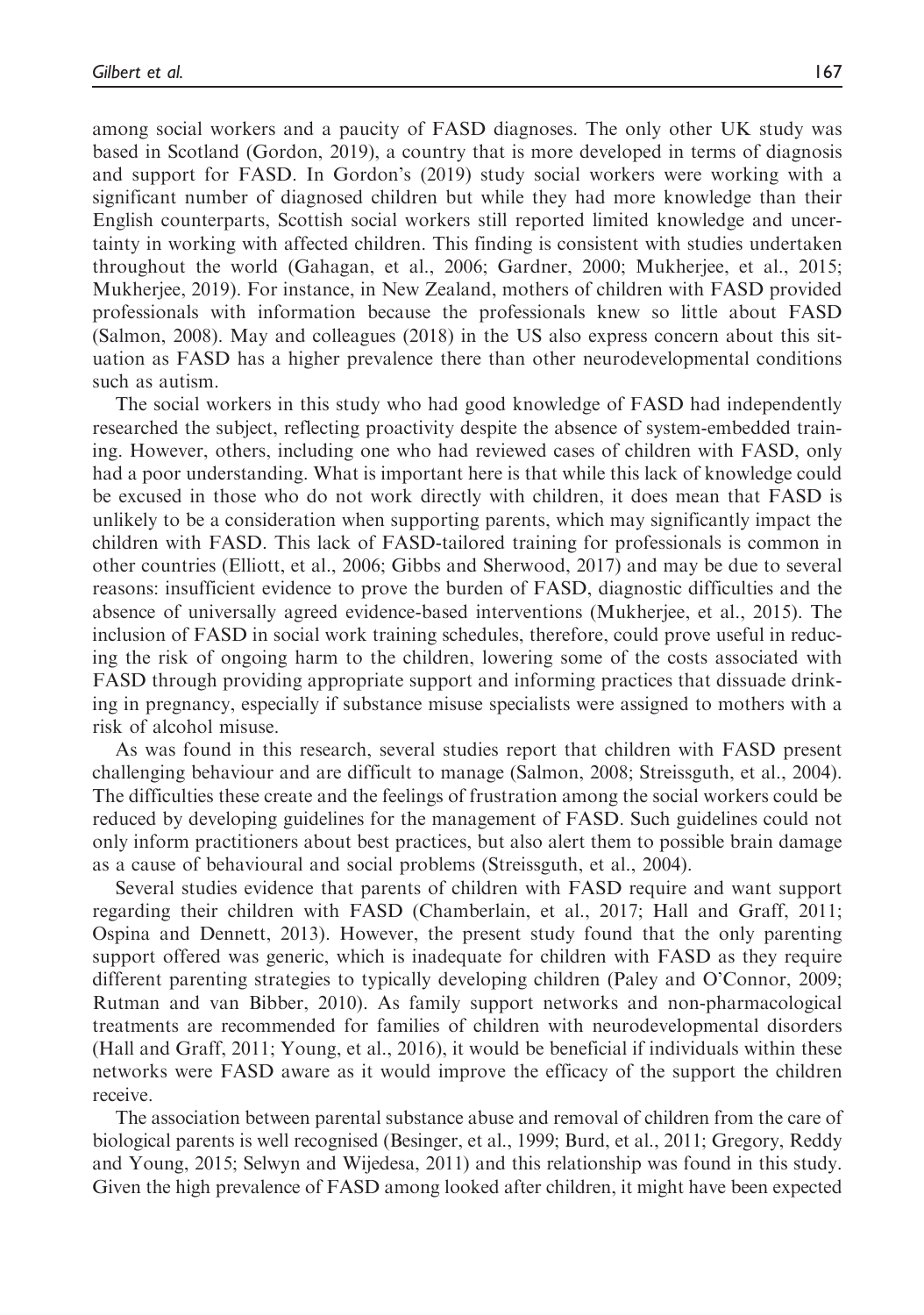that social workers would have encountered a significant volume of FASD diagnoses. In contrast, this study reveals a strong consensus that children with FASD diagnosis are rarely encountered and that diagnostic difficulties contribute to the paucity of diagnoses which, in turn, leads to an under-emphasis of FASD and lack of targeted services. It is also the case that medical practitioners are reluctant to diagnose the condition due to the absence of targeted services (Mukherjee, et al., 2015). Thus, to break this circle, improvements in diagnosis should be accompanied by the development and implementation of focused interventions.

Finally, this study also found many cases of combined substance misuse among parents of children suspected with FASD, similar to the research by Bagley and Badry (2019). The combined impact of substance misuse and adverse socio-environment act in concert to complicate the chances of obtaining a FASD diagnosis. In prenatally exposed children, the behavioural outcome from the effects of the additional drugs is difficult to categorise as the challenging behaviours reported by social workers are likely to result from a mélange of prenatal substance exposure and other adverse childhood conditions. Existing literature stresses that alcohol is the greatest influential factor on brain damage in children prenatally exposed to multiple substance misuse (Behnke, et al., 2013; Nutt, King and Phillips, 2010). So, future research is needed to tease out the extent to which other addictive drugs abused in pregnancy are responsible for the behavioural difficulties of the children and, similarly, how much of this is due to wider conditions known to have harmful effects, such as neglect and maltreatment. This is important because children with FASD often develop secondary morbidities such as involvement with drugs, the criminal justice system and domestic violence (Allely and Gebbia, 2016). Recent research by Mukherjee and colleagues (2019) has begun to unravel these forces producing evidence that when both prenatal alcohol exposure and neglect are present, prenatal alcohol exposure appears to be the more significant factor in the developmental deficits in the children.

## Strengths and limitations

The strengths of this study are that participants were purposively recruited from four different locations across England and from different social services teams. Secondly, the sample of social workers included participants with prior knowledge of FASD and/or experience of working with children suspected of having the condition and those who had neither. They also had different roles. Other strengths included the independent coding of the transcripts by two researchers and the member-checking of the interpretation of the data by the participants.

As with many qualitative studies, the small sample size does not permit generalisation or provide a complete picture of social workers' knowledge and experience of this area of work.

# Conclusion

Despite the fact that FASD may be implicated in more than a quarter of looked after children in the UK, social workers had surprisingly little knowledge of the condition, even for those with suspected cases in their workloads. In the social workers' accounts, this was linked to a lack of attention paid to FASD by the services who employed them. This lack of recognition led to difficulty in managing the children, feelings of frustration and the normalisation of challenging behaviours. The complexity of the children's backgrounds,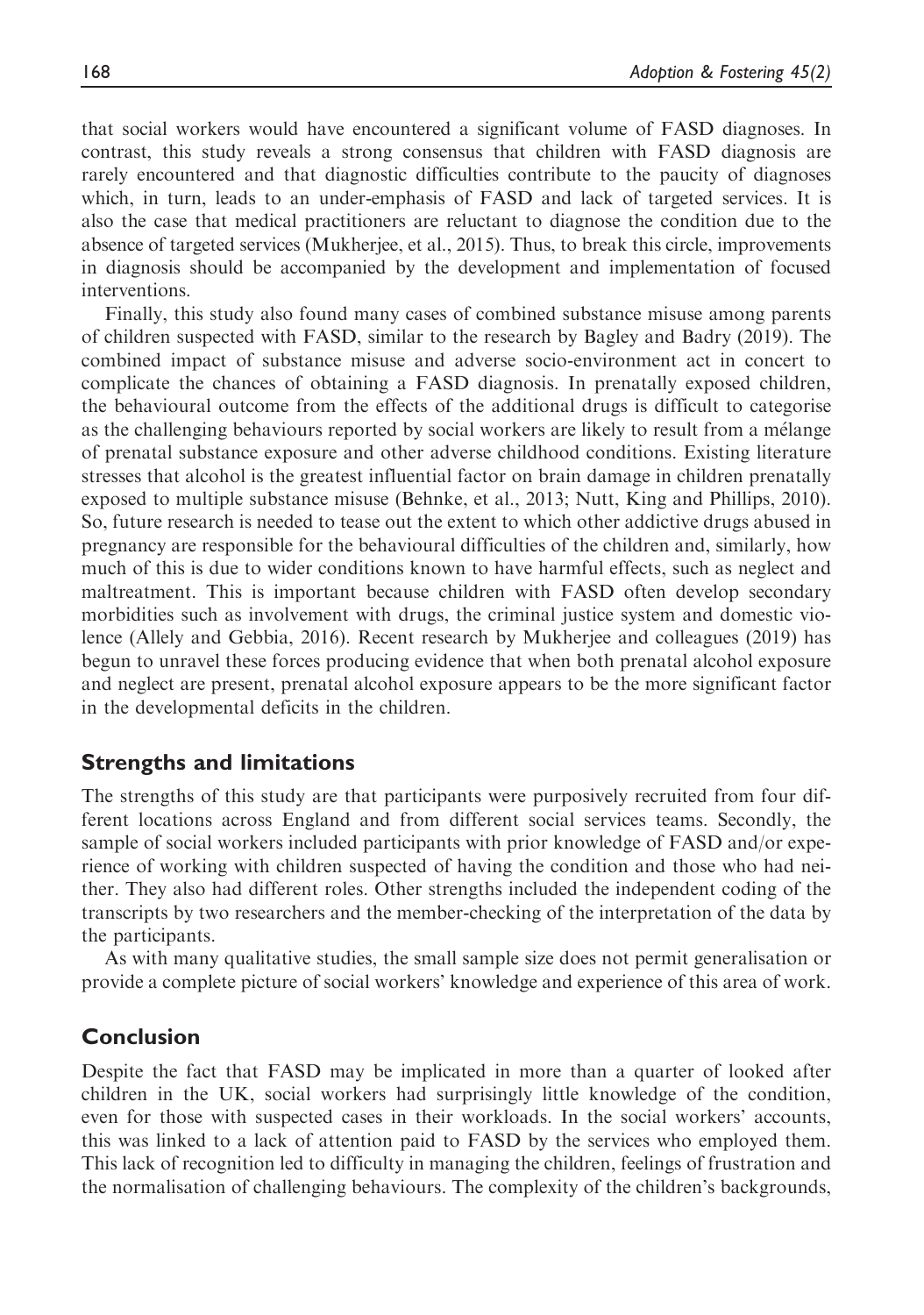including the impact of combined substance misuse and damaging environments, meant that FASD was not recognised or diagnosed, and its role in causing the observed difficulties tended to be under-emphasised. Social workers who had prior knowledge of FASD often made referrals for diagnosis, but these rarely resulted in identification. Consequently, the support offered to both families and children with FASD was mostly generic, even though FASD-tailored support would be more beneficial. There is a need for increased awareness of the condition within social services and the development of FASD-targeted support for children and their families. Social workers would benefit from the inclusion of FASDfocused training in their curricula and professional development; improved diagnostic capacities in health institutions would address the paucity of diagnosis and raise awareness of FASD across all welfare services.

### Acknowledgements

The authors are grateful to the professionals who took part in this study, and for their participation in member-checking the final analysis.

#### Declaration of conflicting interests

The author(s) declared no potential conflicts of interest with respect to the research, authorship, and/ or publication of this article.

### Funding

The author(s) received no financial support for the research, authorship, and/or publication of this article.

#### References

- All Party Parliamentary Group (APPG) (2015) Initial report of the inquiry into the current picture of FASD in the UK today. London: APPG. Available at: [www.basw.co.uk/system/files/resources/](http://www.basw.co.uk/system/files/resources/basw_104720-4_0.pdf) [basw\\_104720-4\\_0.pdf](http://www.basw.co.uk/system/files/resources/basw_104720-4_0.pdf)
- Allely CS and Gebbia P (2016) Studies investigating Fetal Alcohol Spectrum Disorders in the criminal justice system: A systematic PRISMA review. SOJ Psychology 3(1): 1–11.
- Bagley K (2019) Responding to FASD: What social and community service professionals do in the absence of diagnostic services and practice standards. Advances in Dual Diagnosis 12(1/2): 14–26.
- Bagley K and Badry D (2019) How personal perspectives shape health professionals' perceptions of Fetal Alcohol Spectrum Disorder and risk. International Journal of Environmental Research and Public Health 16(11): 1936.
- Behnke M, Smith VC and Committee on Substance Abuse, et al. (2013) Prenatal substance abuse: short- and long-term effects on the exposed fetus. Pediatrics 131(3): e1009–e1024.
- Besinger BA, Garland AF, Litrownik AJ, et al. (1999) Caregiver substance abuse among maltreated children placed in out-of-home care. Child Welfare 78(2): 221–239.
- Bowling A (2014) Research Methods in Health: Investigating health and health services. Maidenhead, Berkshire: McGraw-Hill Education.
- British Medical Association (BMA) (2016) *Alcohol and Pregnancy: Preventing and managing fetal* alcohol spectrum disorders. Available at: [www.bma.org.uk/media/2082/fetal-alcohol-spectrum-dis](http://www.bma.org.uk/media/2082/fetal-alcohol-spectrum-disorders-report-feb2016.pdf) [orders-report-feb2016.pdf](http://www.bma.org.uk/media/2082/fetal-alcohol-spectrum-disorders-report-feb2016.pdf)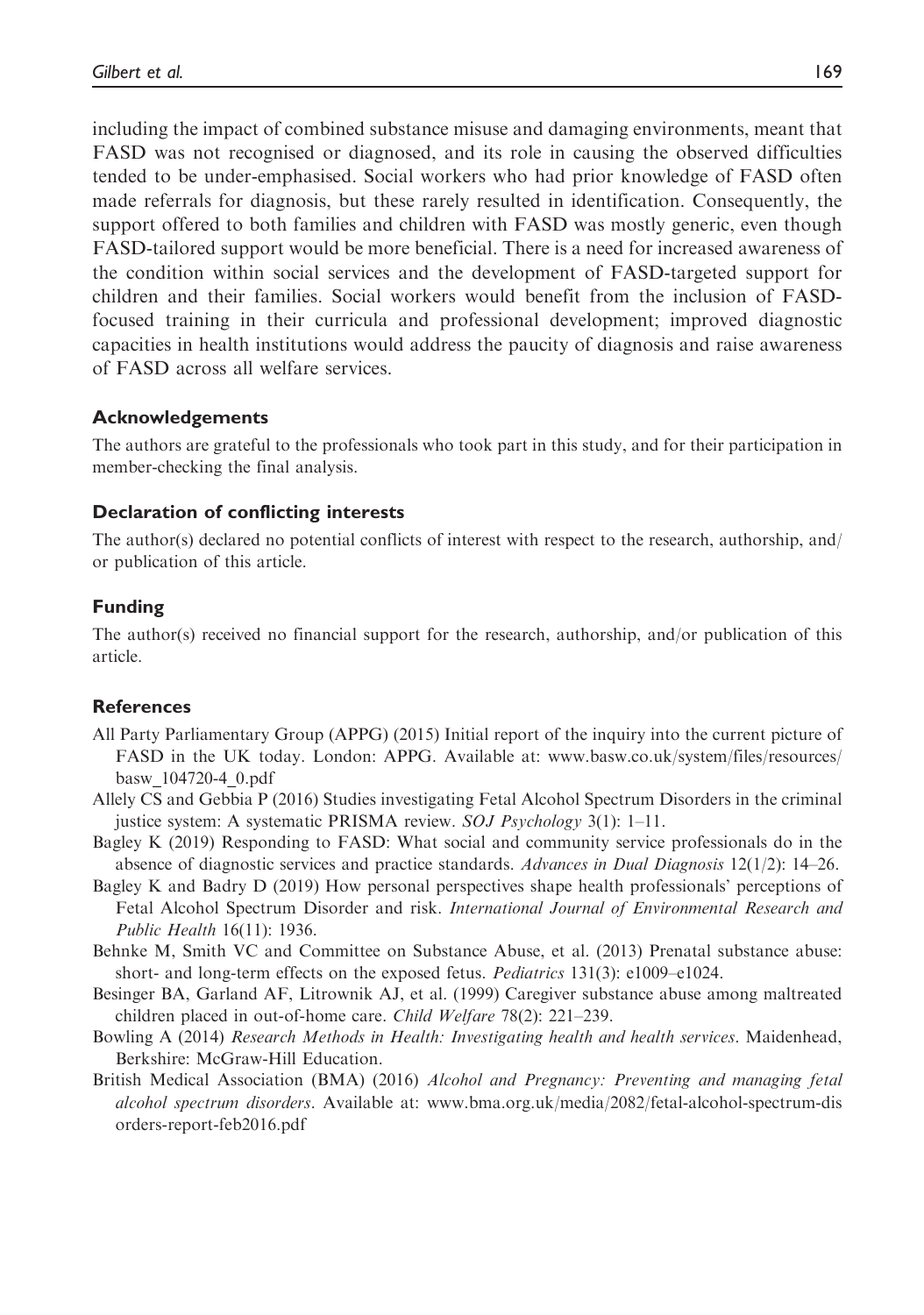- Burd L, Cohen C, Shah R, et al. (2011) A court team model for young children in care: The role of prenatal alcohol exposure and Fetal Alcohol Spectrum Disorders. The Journal of Psychiatry & Law 39(1): 179–191.
- Carmichael-Olson H (2009) A Call to Action: Advancing essential services and research on fetal alcohol spectrum disorders: a report of the National Task Force on Fetal Alcohol Syndrome and Fetal Alcohol Effect. US Department of Health and Human Services. Available at: [www.cdc.gov/ncbddd/fasd/](http://www.cdc.gov/ncbddd/fasd/documents/calltoaction-P.pdf) [documents/calltoaction-P.pdf](http://www.cdc.gov/ncbddd/fasd/documents/calltoaction-P.pdf)
- Chamberlain K, Reid N, Warner J, et al. (2017) A qualitative evaluation of caregivers' experiences, understanding and outcomes following diagnosis of FASD. Research in Developmental Disabilities 63: 99–106.
- Chasnoff IJ, Wells AM and King L (2015) Misdiagnosis and missed diagnoses in foster and adopted children with prenatal alcohol exposure. Pediatrics 135(2): 264–270.
- De Laine M (2000) Fieldwork, Participation and Practice: Ethics and dilemmas in qualitative research. Thousand Oaks, CA: Sage Publications.
- Derauf C, Katz A and Easa D (2003) Agreement between maternal self-reported ethanol intake and tobacco use during pregnancy and meconium assays for fatty acid ethyl esters and cotinine. American Journal of Epidemiology 158(7): 705–709.
- Elliott EJ, Payne J, Haan E, et al. (2006) Diagnosis of foetal alcohol syndrome and alcohol use in pregnancy: A survey of paediatricians' knowledge, attitudes and practice. Journal of Paediatrics and Child Health 42(11): 698–703.
- Fuchs D, Burnside L, Marchenski S, et al. (2010) Children with FASD-related disabilities receiving services from child welfare agencies in Manitoba. International Journal of Mental Health and Addiction 8(2): 232–244.
- Gahagan S, Sharpe TT, Brimacombe M, et al. (2006) Pediatricians' knowledge, training, and experience in the care of children with fetal Alcohol Syndrome. *Pediatrics* 118(3): e657–e668.
- Gale NK, Heath G, Cameron E, et al. (2013) Using the framework method for the analysis of qualitative data in multi-disciplinary health research. BMC Medical Research Methodology 13(1): 117. Available at<https://bmcmedresmethodol.biomedcentral.com/articles/10.1186/1471-2288-13-117>
- Gardner J (2000) Living with a child with Fetal alcohol syndrome. MCN: The American Journal of Maternal/ Child Nursing 25(5): 252–257.
- Gibbs, A., Bagley, K., Badry, D. and Gollner, V. (2020). Foetal alcohol spectrum disorder: Effective helping responses from social workers. *International Social Work* 63(4): 496–509.
- Gibbs A and Sherwood K (2017) Putting fetal alcohol spectrum disorder (FASD) on the map in New Zealand: A review of health, social, political, justice and cultural developments. Psychiatry, Psychology and Law 24(6): 825–842.
- Gordon L (2019) Social workers' experiences of supporting children exposed to alcohol in utero: An interpretive phenomenological analysis. D Clin Psy thesis, University of Glasgow. Available at: <http://theses.gla.ac.uk/73047/1/2019GordonDClinPsy.pdf>
- Gregory G, Reddy V and Young C. (2015) Identifying children who are at risk of FASD in Peterborough: Working in a community clinic without access to gold standard diagnosis. Adoption & Fostering 39(3): 225–234.
- Hall HR and Graff JC (2011) The relationships among adaptive behaviors of children with autism, family support, parenting stress, and coping. Issues in Comprehensive Pediatric Nursing 34(1): 4–25.
- Hoyme HE, Kalberg WO, Elliott AJ, et al. (2016) Updated clinical guidelines for diagnosing fetal alcohol spectrum disorders. Pediatrics 138(2): e20154256.
- Lange S, Probst C, Gmel G, et al. (2017) Global prevalence of fetal alcohol spectrum disorder among children and youth: A systematic review and meta-analysis. *JAMA Pediatrics* 171(10): 948–956.
- Lange S, Shield K, Rehm J, et al. (2013) Prevalence of fetal alcohol spectrum disorders in childcare settings: A meta-analysis. *Pediatrics* 132(4): e980–e995.
- May PA, Chambers CD, Kalberg WO, et al. (2018) Prevalence of fetal alcohol spectrum disorders in 4 US communities. JAMA 319(5): 474–482.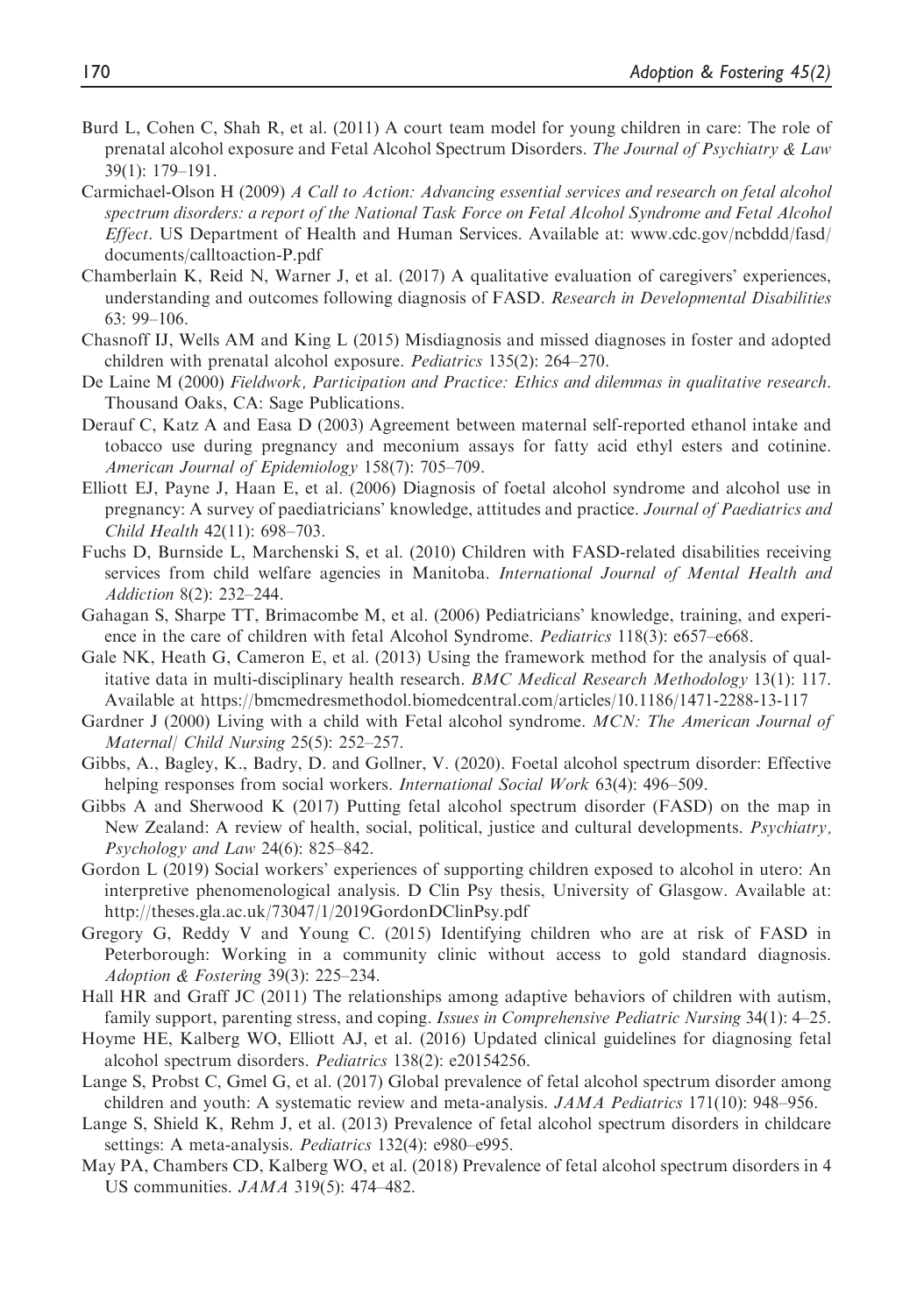- McQuire C, Mukherjee R, Hurt L, et al. (2018) Screening prevalence of fetal alcohol spectrum disorders in a region of the United Kingdom: A population-based birth-cohort study. Preventive Medicine 118: 344–351.
- Mukherjee R (2019) FASD: The current situation in the UK. Advances in Dual Diagnosis  $12(1/2)$ : 1–5.
- Mukherjee R, Cook PA, Fleming KM, et al. (2017) What can be done to lessen morbidity associated with fetal alcohol spectrum disorders? *Archives of disease in childhood* 102(5): 463–467.
- Mukherjee RAS, Cook PA, Norgate SH, et al. (2019) Neurodevelopmental outcomes in individuals with fetal alcohol spectrum disorder (FASD) with and without exposure to neglect: Clinical cohort data from a national FASD diagnostic clinic. Alcohol 76: 23–28.
- Mukherjee R, Wray E, Curfs L, et al. (2015) Knowledge and opinions of professional groups concerning FASD in the UK. Adoption & Fostering 39(3): 212–224.
- Nutt DJ, King LA and Phillips LD (2010) Drug harms in the UK: A multicriteria decision analysis. The Lancet 376(9752): 1558–1565.
- O'Keeffe LM, Kearney PM, Greene RA and Kenny LC (2016) Alcohol use during pregnancy. Obstetrics, Gynaecology & Reproductive Medicine 26(6): 188–189.
- Ospina M and Dennett L (2013) Systematic Review on the Prevalence of Fetal Alcohol Spectrum Disorders. Alberta, Canada: IHE Institute of Health Economics.
- Paley B and O'Connor MJ (2009) Intervention for individuals with fetal alcohol spectrum disorders: Treatment approaches and case management. Developmental Disabilities Research Reviews 15(3): 258–267.
- Pei J, Tremblay M, Pawlowski A and Poth C (2015) Best Practices for FASD Service Delivery: Guide and Evaluation Toolkit. Alberta, Canada: Alberta Clinical and Community-Based Evaluation and Research Team.
- Pelech W, Badry D and Daoust G (2013) It takes a team: Improving placement stability among children and youth with Fetal Alcohol Spectrum Disorder in care in Canada. Children and Youth Services Review 35(1): 120–127.
- Petrenko CL (2015) Positive behavioral interventions and family support for fetal alcohol spectrum disorders. Current Developmental Disorders Reports 2(3): 199–209.
- Petrenko CLM, Tahir N, Mahoney EC, et al. (2014) Prevention of secondary conditions in fetal alcohol spectrum disorders: identification of systems-level barriers. Maternal and Child Health Journal 18(6): 1496–1505.
- Pope C and Mays N (1999) Qualitative Research in Health Care. London: BMJ Books.
- Popova S and Chambers C (2014) Fetal alcohol spectrum disorders must be recognized globally as a large public health problem. The International Journal of Alcohol and Drug Research 3(1): 1–3.
- Popova S, Lange S, Burd L and Rehm J (2016a) The economic burden of Fetal Alcohol Spectrum Disorder in Canada in 2013. Alcohol and Alcoholism 51(3): 367–375.
- Popova S, Lange S, Shield K, et al. (2016b) Comorbidity of fetal alcohol spectrum disorder: A systematic review and meta-analysis. The Lancet 387(10022): 978–987.
- Popova S, Lange S, Probst C, et al. (2017) Estimation of national, regional and global prevalence of alcohol use during pregnancy and fetal alcohol syndrome: A systematic review and meta-analysis. The Lancet 5(3): E290–299.
- Popova S, Stade B, Bekmuradov D, et al. (2011) What do we know about the economic impact of Fetal Alcohol Spectrum Disorder? A systematic literature review. Alcohol and Alcoholism 46(4): 490–497.
- Reid N, Dawe S, Shelton D, et al. (2015) Systematic review of fetal alcohol spectrum disorder interventions across the lifespan. Alcoholism: Clinical and Experimental Research 39(12): 2283–2295.
- Rutman D and van Bibber M (2010) Parenting with fetal alcohol spectrum disorder. International Journal of Mental Health and Addiction 8(2): 351–361.
- Ryan DM, Bonnett DM and Gass CB (2006) Sobering thoughts: Town hall meetings on fetal alcohol spectrum disorders. American Journal of Public Health 96(12): 2098–2101.